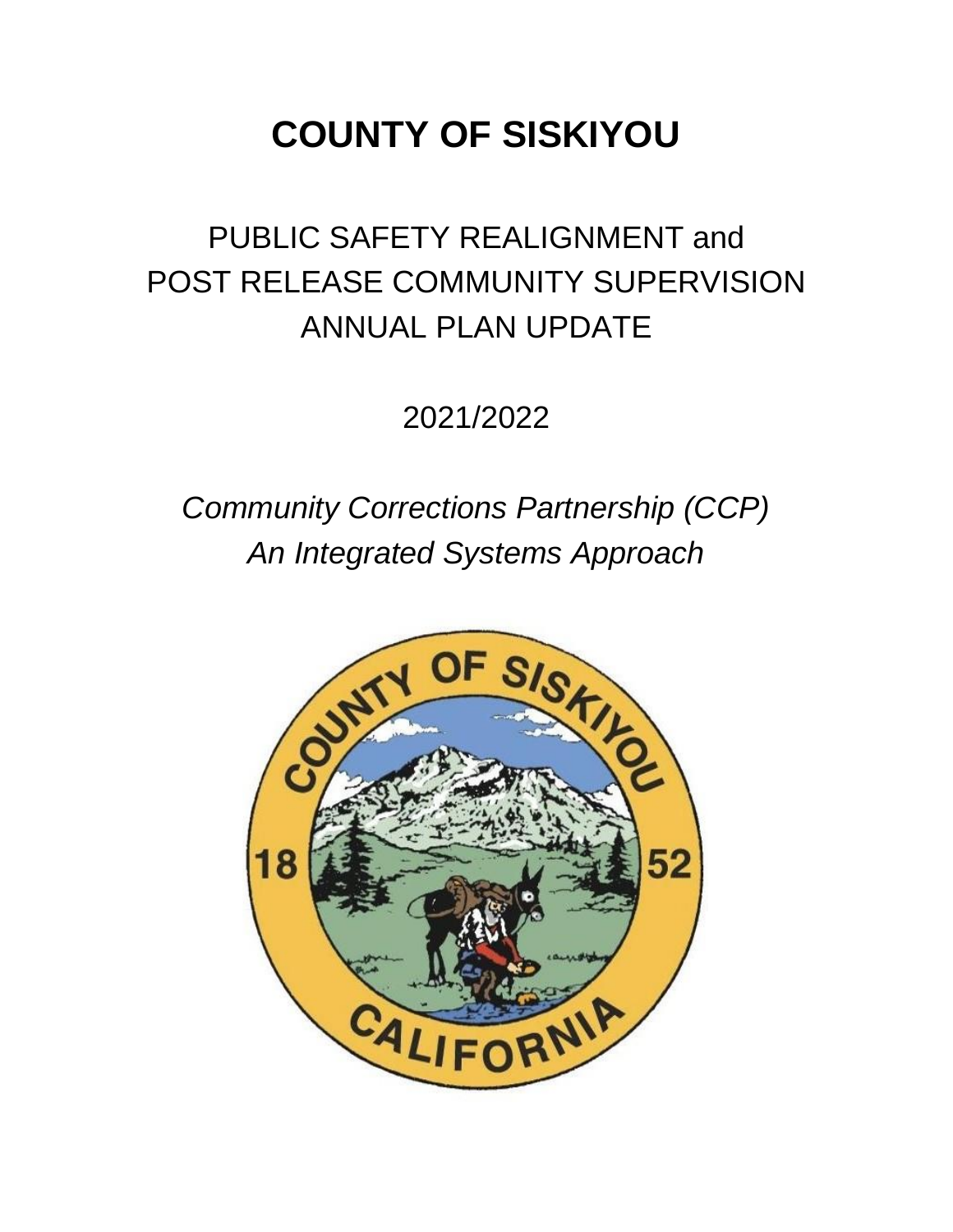## **TABLE OF CONTENTS**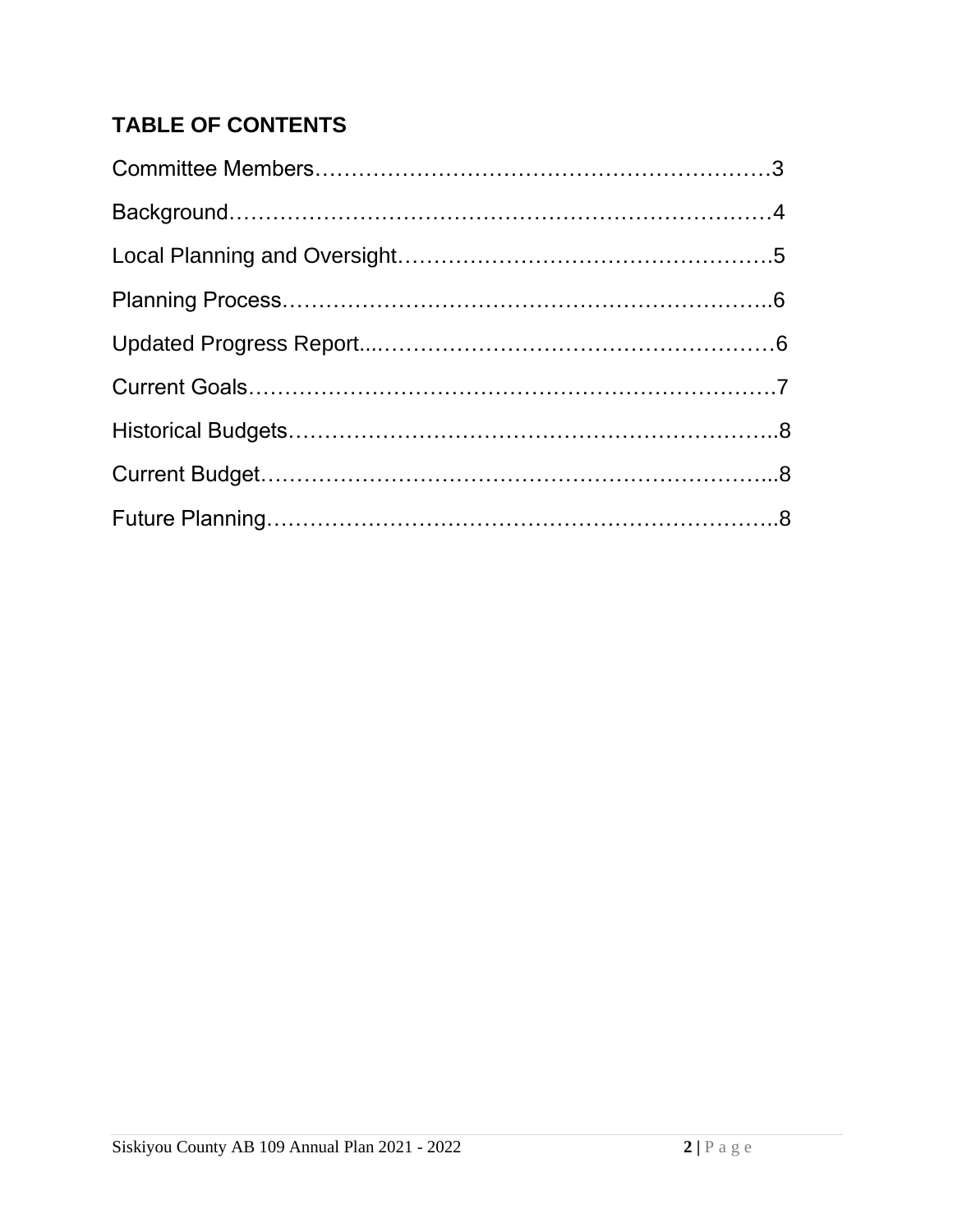## **CCP EXECUTIVE COMMITTEE MEMBERS**

**MICHAEL COLEY,** Chief Probation Officer (Chair)

**KIRK ANDRUS,** District Attorney

**LAEL KAYFETZ,** Public Defender

**JEREMIAH LaRUE,** Sheriff

**RENEE McCANNA-CRANE,** Siskiyou County Superior Court CEO (Court Designee)

**MARK GILMAN,** Chief of Police, Yreka Police Department

**SARAH COLLARD,** Director, Health and Human Services Agency

#### **VOTING MEMBERS with ALTERNATE VOTING MEMBERS**

**MICHAEL COLEY,** Chief Probation Officer (Chair)

Alternate: Jennifer Villani, Assistant Chief Probation Officer

**KIRK ANDRUS, District Attorney** 

Alternate: Martha Aker, Assistant District Attorney

**LAEL KAYFETZ,** Public Defender

Alternate: Rachel Rosenthal, Deputy Public Defender

**JEREMIAH LaRUE,** Sheriff

Alternate: To Be Determined

**KAREN DIXON,** Presiding Judge, Siskiyou County Superior Court

Alternate: Siskiyou County Superior Court CEO (Court Designee)

**MARK GILMAN,** Chief of Police, Yreka Police Department Alternate: None selected

**SARAH COLLARD,** Director, Health and Human Services Agency Alternate: None Selected

### **NON-VOTING MEMBERS**

**Coleen Chiles** – Victim Services Coordinator, Siskiyou County District Attorney's **Office** 

**Brandon Criss** – Siskiyou County Board of Supervisors

**Angela Davis** – Siskiyou County Administrative Officer

**Carla Charraga** – Director, Siskiyou Domestic Violence & Crisis Center

**Kermith Walters** – Siskiyou County Superintendent of School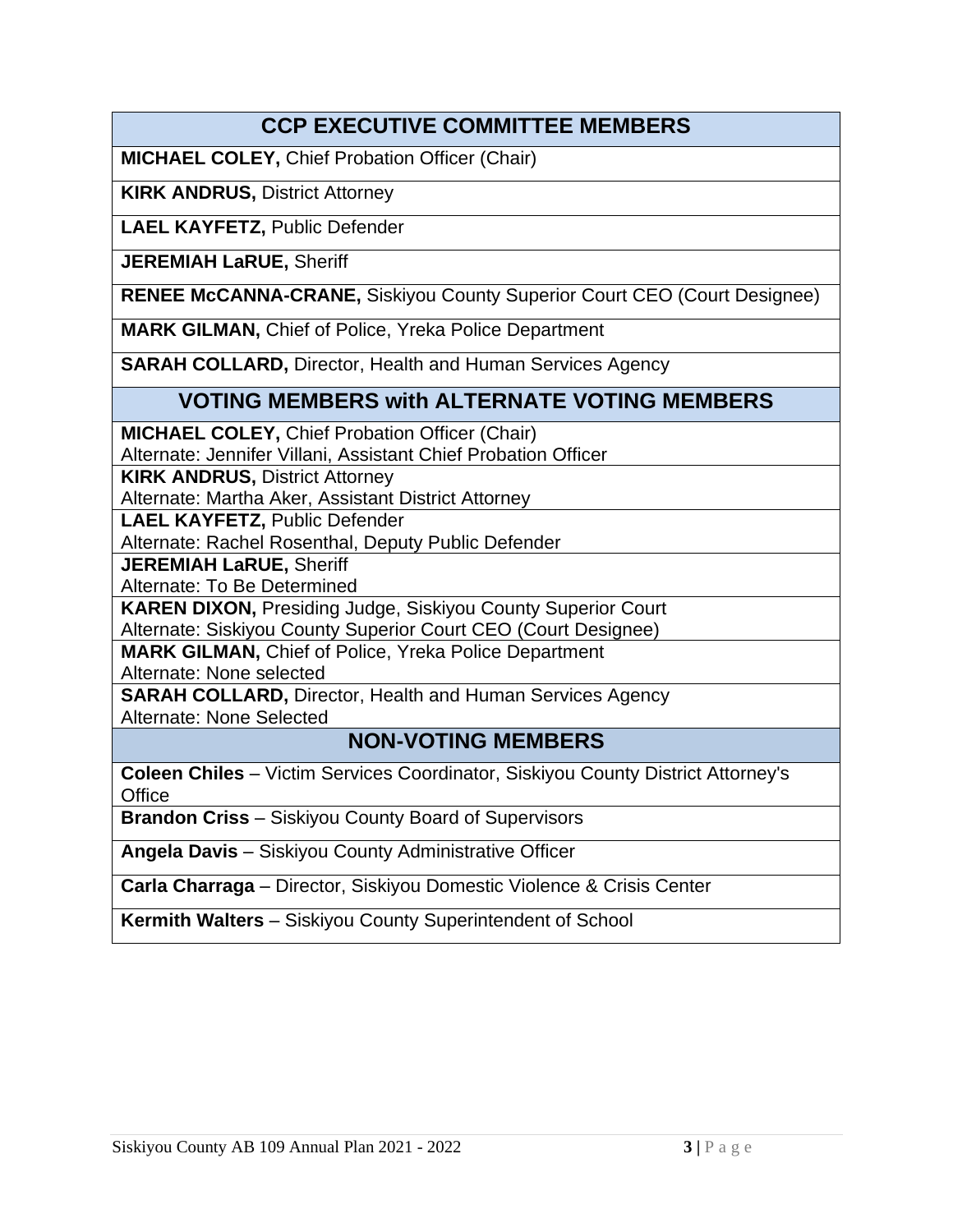## **BACKGROUND**

#### **OVERVIEW OF 2011 PUBLIC SAFETY REALIGNMENT ACT (AB109)**

On April 4, 2011, the Public Safety Realignment Act (Assembly Bill 109) was signed into law to address overcrowding in California prisons and assist in alleviating the State's financial crisis. AB 109 transfers responsibility for supervising specified, lower level inmates and parolees from the California Department of Corrections and Rehabilitation to counties. Implementation of the Public Safety Realignment Act began October 1, 2011.

#### **KEY ELEMENTS OF AB109**

- Target Population: The Post Release Community Supervision (PRCS) population, which is released from prison to community supervision, is the responsibility of local probation departments and includes those whose current conviction is non-violent, non-serious, or non-sex offense and have no prior PC 667.5(c), PC 1192.7(c) or registerable offenses pursuant to Penal Code section 290.
- Redefining Felonies: Revises the definition of a felony to include certain crimes that are punishable in jail for 16 months, 2 years, or 3 years. Some offenses, including serious, violent and sex offenses are excluded and sentences will continue to be served in state prison
- Local Post Release Community Supervision: Offenders released from state prison on or after October 1, 2011 after serving a sentence for an eligible offense shall be subject to, for a period not to exceed 3 years, post release community supervision provided by a county agency designated by that county's Board of Supervisors.
- Revocations Heard and Served Locally: Post release community supervision and parole revocations will be served in local jails (by law, maximum revocation sentence is up to 180 days), with the exception of paroled 'lifers' who have a revocation term of greater than 30 days. The Courts will hear revocations of post release community supervision, while the Board of Parole Hearings will conduct parole violation hearings in jail.
- Changes to Custody Credits: Jail inmates will be able to earn four days of credit for every two days served. Time spent on home detention (i.e., electronic monitoring) is credited as time spent in jail custody.
- Alternative Custody: Penal Code Section 1203.018 authorizes electronic monitoring for inmates being held in the county jail in lieu of bail. Eligible inmates must first be held in custody for 60 days post-arraignment, or 30 days for those charged with misdemeanor offenses.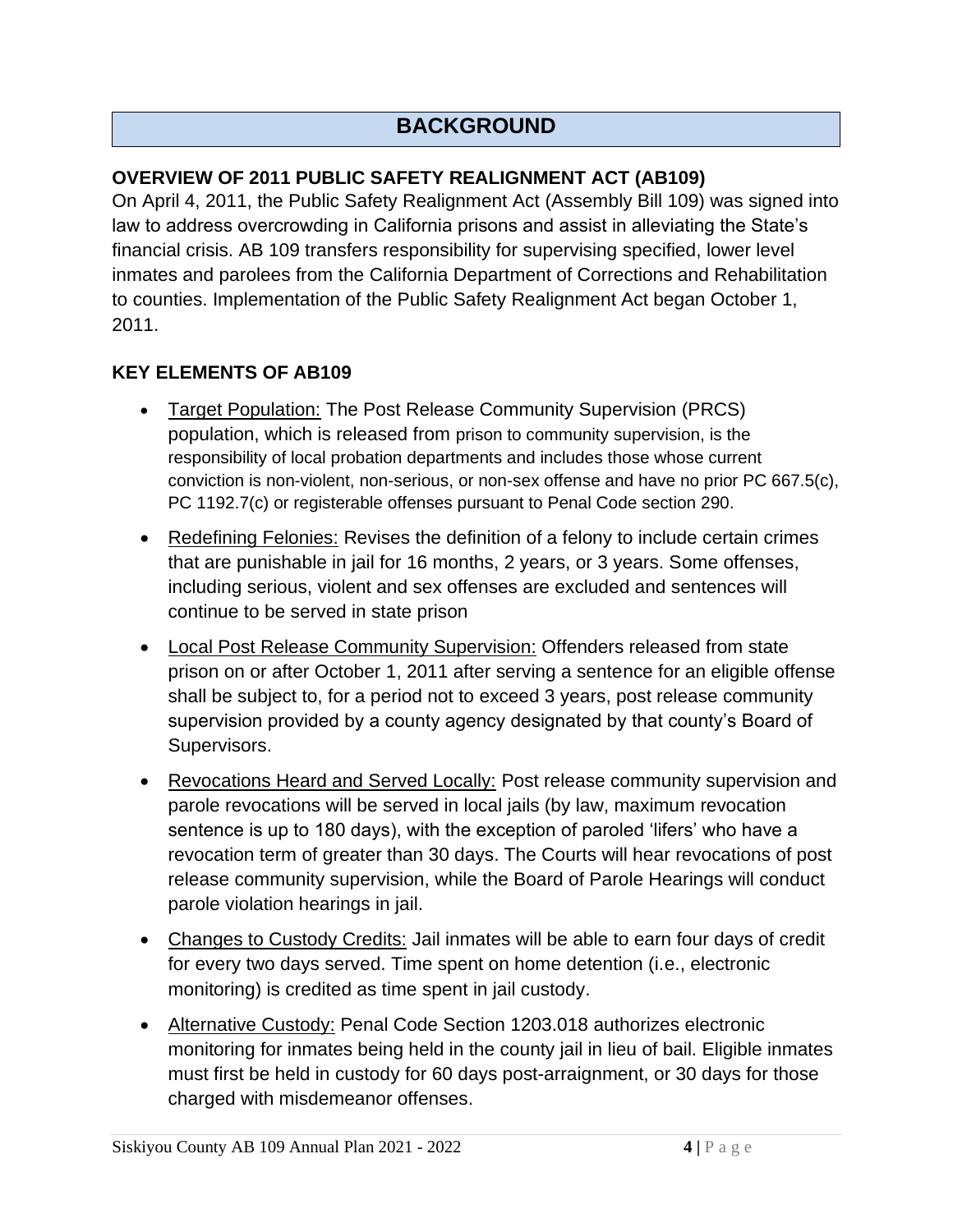- Community Based Punishment: Authorizes counties to use a range of community-based punishment and intermediate sanctions other than jail incarceration alone or traditional, routine probation supervision.
- Contracting Back: Authorizes Counties to contract back with the State for housing of prisoners. Currently they anticipate a fee of \$77 per day for State Prison and \$47 per day for fire camps.

## **LOCAL PLANNING AND OVERSIGHT**

AB 109 established an Executive Committee of the previously established Community Corrections Partnership (CCP) (previously established under Section 1230 of the California Penal Code) and charged them with development of a 2011 Realignment Plan to recommend a countywide programming plan for the realigned population, for consideration and adoption by the Board of Supervisors. Consistent with local needs and resources, the plan may include recommendations to maximize the effective investment of criminal justice resources in evidence based correctional sanctions and programs, including, but not limited to: day reporting centers, drug courts, residential multiservice centers, mental health treatment programs, electronic and GPS monitoring programs, victim restitution programs, counseling programs, community service programs, educational programs, and work training programs.

Chaired by the Chief Probation Officer, the CCP Executive Committee oversees the realignment process and advises the Board of Supervisors in determining funding and programming for the various components of the plan. Voting members of the Executive Committee include: the Presiding Judge or his or her designee; Chief Probation Officer; County Sheriff; District Attorney; Chief of Police; Public Defender; and Director of County Social Services/Mental/Public Health (as determined by the Board of Supervisors).

The responsibilities of the CCP Executive Committee include:

- Development and submission of Local Realignment Plan
- Continuous quality improvement
- Community resource planning and sustainability
- Collection of baseline data to measure against desired future outcomes
- Analysis and maintenance of services for adult offender population
- Fiduciary oversight and fiscal responsibility for the funding associated with AB 109
- Evaluation of local programs and systemic process to determine if programs and the process are working efficiently and effectively and, if issues are identified, modifications and recommendations will be reviewed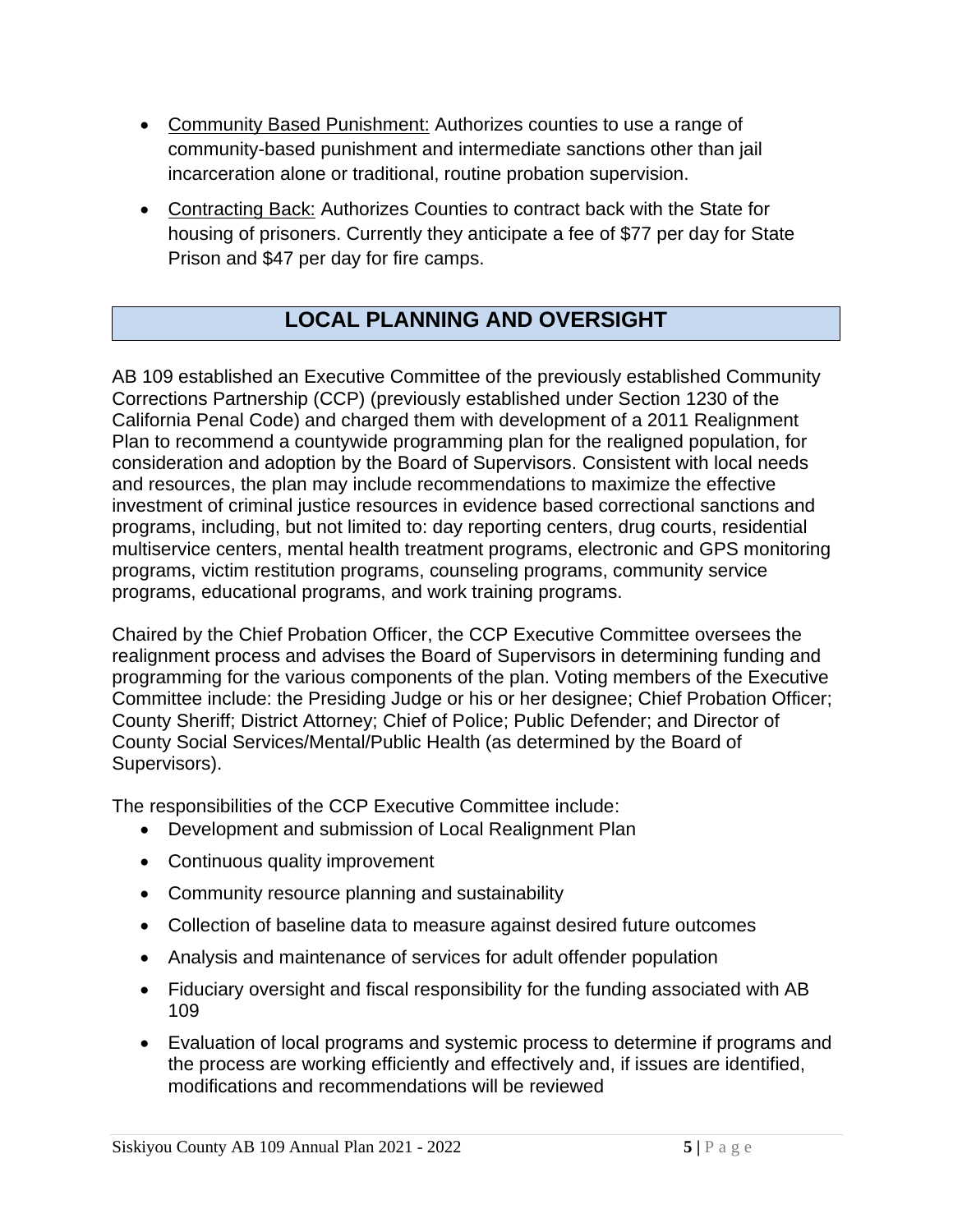## **PLANNING PROCESS**

Early discussion centered around the need to implement strategies that provide for public safety, reduce recidivism, and reduce the in-custody jail population. The CCP agreed to pursue strategies that:

- Promote evidence-based approaches
- Build on existing successful efforts
- Are collaborative

The CCP established a phased planning approach to allow for identification and approval of immediate department staffing and equipment needs, while reserving additional available funds for service needs identified through a more comprehensive planning process. The Siskiyou County Board of Supervisors approved the initial Public Safety Realignment & Post Release Community Supervision preliminary plan on October 4, 2011.

Initially, the CCP met monthly. Once plans, objectives and goals were established, meeting occurrence was reduced to quarterly. Currently, the CCP meets quarterly and on an as needed basis. All meetings are in compliance with the Ralph M. Brown Act.

### **UPDATED PROGRESS REPORT**

#### **JAIL OVERCROWDING**

- The Pre-trial Services Program, operated by the Probation Department, resumed in 2017 and has proven to be effective in reducing jail overcrowding. Offenders are evaluated by a probation officer and the Court makes a determination based on the information provided. Several offenders have been released. Due to COVID-19, pre-trial release reports have been prepared on nearly every person booked into the jail, regardless of eligibility.
- The Pre-filing Diversion Program, operated by the District Attorney's Office, continues to operate and address appropriate offenders' behavior through community restitution and rehabilitative services.
- The Court is still working on the development of all collaborative courts. Adult Recovery Court is still in operation and an Adult Mental Health Diversion Court was developed and it is effectively diverting those suffering from mental health issues from excessive jail time by utilizing rehabilitative services.
- The use of Evidence Based Practices continues to be a priority.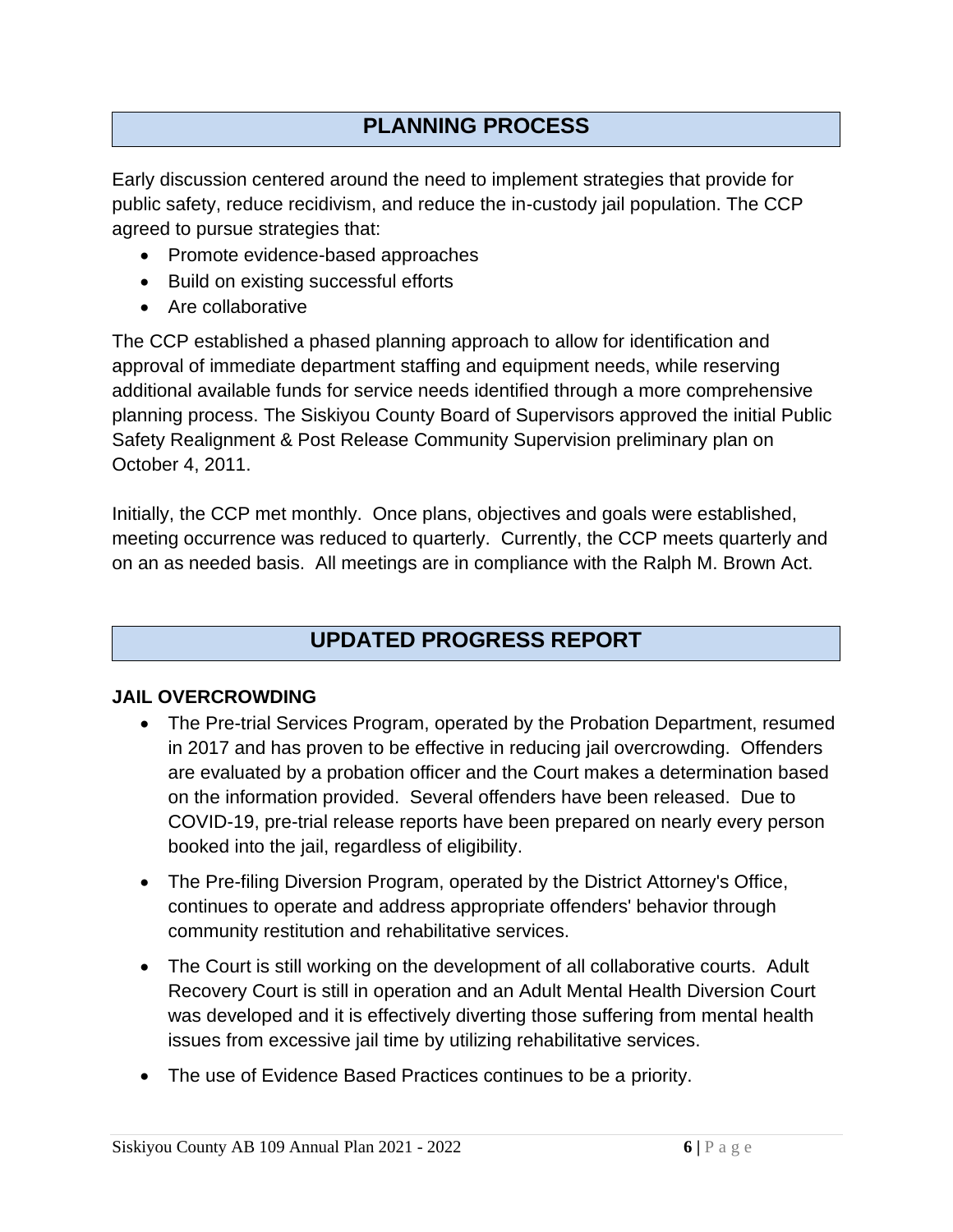• The Siskiyou County Batterer's Treatment Program operated by the staff at the Day Reporting Center was certified. Currently, there are five men's groups and one female group.

#### **EVIDENCE INFORMED SERVICES / RECIDIVISM REDUCTION**

- The Probation Department continues to use risk assessments, offender needs assessments and case plans to determine an appropriate level of treatment/intervention and rehabilitation services.
- The Probation Department has developed a sanctions and incentives matrix with the intention of addressing the cycle of reoffending.
- The Probation Department engages in evidence-based trainings, as needed, to ensure fidelity and proper implementation of risk-reduction strategies.
- The Day Reporting Center (DRC) has six (6) evidence-based Batterer's Treatment Groups, two (2) evidence-based alcohol and drug education-based groups, and two (2) evidence-based groups addressing anti-social behavior. Additionally, the DRC has several opportunities to address other various criminogenic needs, such as employment and education.
- The use of a Corrections Services Specialist was effective and provided assistance to multiple offenders in the areas of employment, linkage to services, and re-entry. In 2019, this position was converted to a Behavioral Health Specialist to offer a wider variety of services.
- A Trauma Informed Approach continues to be a priority when working with offenders. This year, we partnered with the Compassion Prison Project to deliver an Adverse Childhood Experiences awareness group.

| <b>CURRENT GOALS</b>                                                                      |                                                                                                                                                                                                                        |                                                                                                                                                  |  |  |  |  |  |
|-------------------------------------------------------------------------------------------|------------------------------------------------------------------------------------------------------------------------------------------------------------------------------------------------------------------------|--------------------------------------------------------------------------------------------------------------------------------------------------|--|--|--|--|--|
| <b>GOAL</b>                                                                               | <b>OBJECTIVES</b>                                                                                                                                                                                                      | <b>OUTCOME MEASURES</b>                                                                                                                          |  |  |  |  |  |
| <b>Increase</b><br><b>Educational</b><br>Development and<br>Workability<br>Programming in | •Use of Behavioral Health Specialist to<br>provide education and skill building classes<br>at the DRC                                                                                                                  | Increased number of GED and<br>HS Diploma recipients and<br>number of offenders<br>participating in educational<br>services                      |  |  |  |  |  |
| the DRC                                                                                   | •Use of Behavioral Health Specialist to<br>provide increased educational assistance<br>to justice involved individuals to include<br>GED and high school diploma coursework<br>•Use of Behavioral Health Specialist to | Increased number of<br>participants enrolling in<br>classes at the local community<br>college for skill building and/or<br>certificate programs. |  |  |  |  |  |
|                                                                                           | increase the connection to local community<br>college for non-credited life skill classes                                                                                                                              | Increased number of offenders<br>$\bullet$<br>who gain skills necessary for                                                                      |  |  |  |  |  |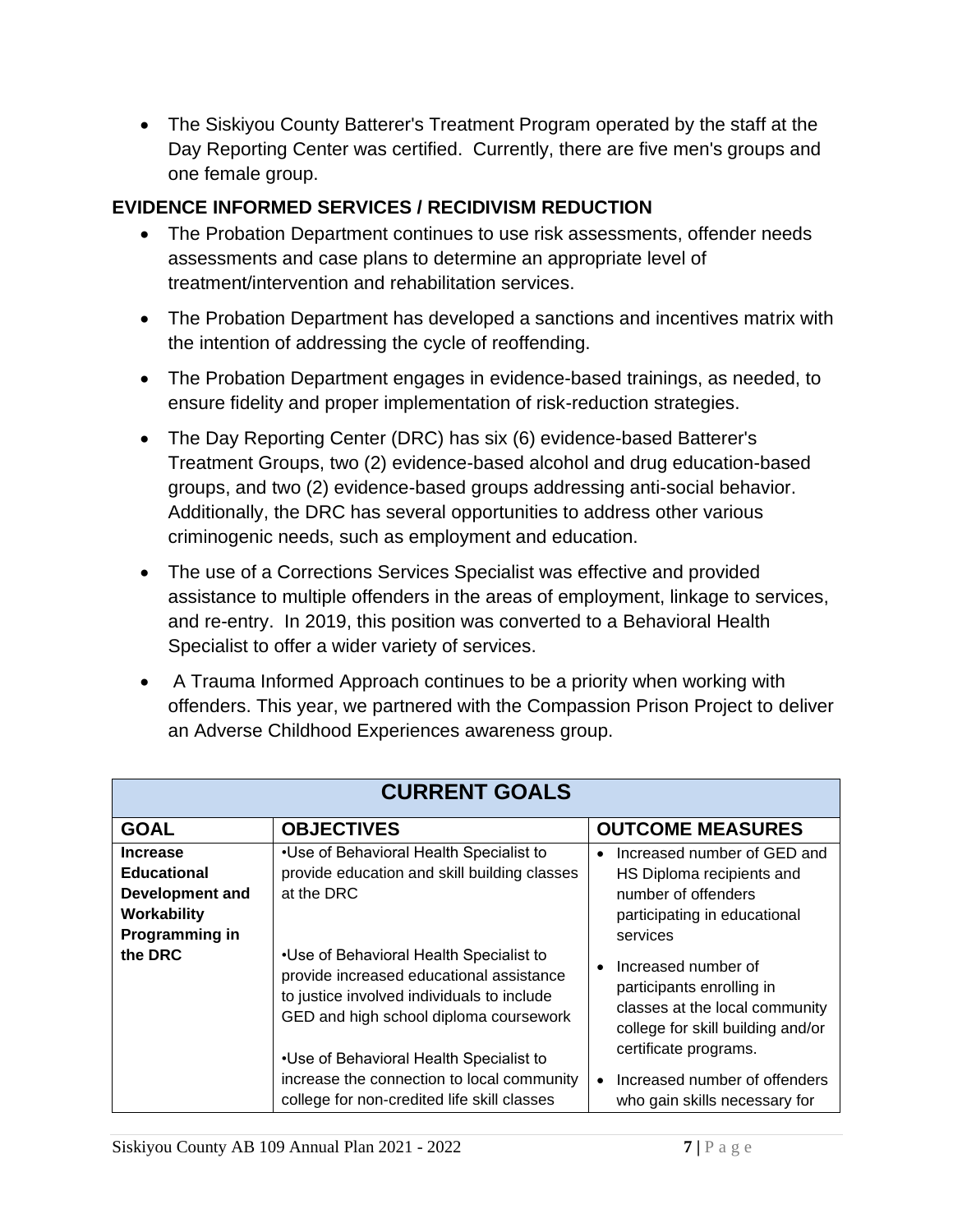|                                                                                                                  | becoming employable.                                                                                                            |                                                                                                                                  |  |  |
|------------------------------------------------------------------------------------------------------------------|---------------------------------------------------------------------------------------------------------------------------------|----------------------------------------------------------------------------------------------------------------------------------|--|--|
| Ongoing<br><b>Participation and</b><br><b>Increased</b><br><b>Collaboration in</b>                               | •Increased involvement from the Probation<br>Department in the program                                                          | •Attendance by Probation at<br>Diversion meetings and Court<br>attendances. Begin supervising<br>MH Diversion Court participants |  |  |
| the Mental Health<br><b>Diversion Court</b>                                                                      | •Through collaboration, review of the<br>standard operating procedures for the<br><b>Mental Health Diversion Court</b>          | •Collaboratively examine current<br>procedures for the program.<br>Modify or enhance as needed.                                  |  |  |
|                                                                                                                  | •Continue to gather and maintain data to<br>track outcomes                                                                      | •Utilization of resources from BHS<br>and Probation to track and<br>evaluate data                                                |  |  |
| <b>Evaluation of</b><br><b>Program Efficiency</b><br>to Ensure Fund<br><b>Utilization is</b><br><b>Maximized</b> | .Work with the Supportive Hub for Criminal<br>Justice Programming (CSAC) to maximize<br>data collection and analysis resources. | Ability to determine<br>$\bullet$<br>effectiveness of programming<br>leveraged against the<br>associated costs                   |  |  |
|                                                                                                                  | •Develop a data dashboard for CCP data                                                                                          | Increased knowledge in<br>programming, data and<br>evaluation for Probation Crime<br>Analyst                                     |  |  |
|                                                                                                                  |                                                                                                                                 | Development of data<br>dashboard                                                                                                 |  |  |

| <b>HISTORICAL BUDGETS</b>       |                                                         |             |                                                        |           |                        |  |
|---------------------------------|---------------------------------------------------------|-------------|--------------------------------------------------------|-----------|------------------------|--|
| Year                            | <b>State Allocation</b><br>(Allocation, Growth, Survey) |             | <b>Operating Revenue</b><br>(Transfers from the Trust) |           | <b>Actual Expenses</b> |  |
| FY 18/19                        | \$2,048,786                                             |             | \$1,643,654                                            |           | \$1,646,051            |  |
| FY 19/20                        | \$1,676,416                                             |             | \$1,452,164                                            |           | \$1,452,162            |  |
| FY 20/21                        | \$1,574,618                                             |             | \$1,275,009                                            |           | \$1,488,257            |  |
| <b>CURRENT BUDGET 2021/2022</b> |                                                         |             |                                                        |           |                        |  |
|                                 | <b>Operating Budget Total</b><br><b>Labor Costs</b>     |             | <b>Services and Supplies</b>                           |           |                        |  |
| \$2,089,433                     |                                                         | \$1,577,886 |                                                        | \$511,547 |                        |  |

## **FUTURE PLANNING of the CCP**

Starting in 2011, the Siskiyou County Community Corrections Partnership believed in the value of reducing recidivism by utilizing an evidenced based approached consistent